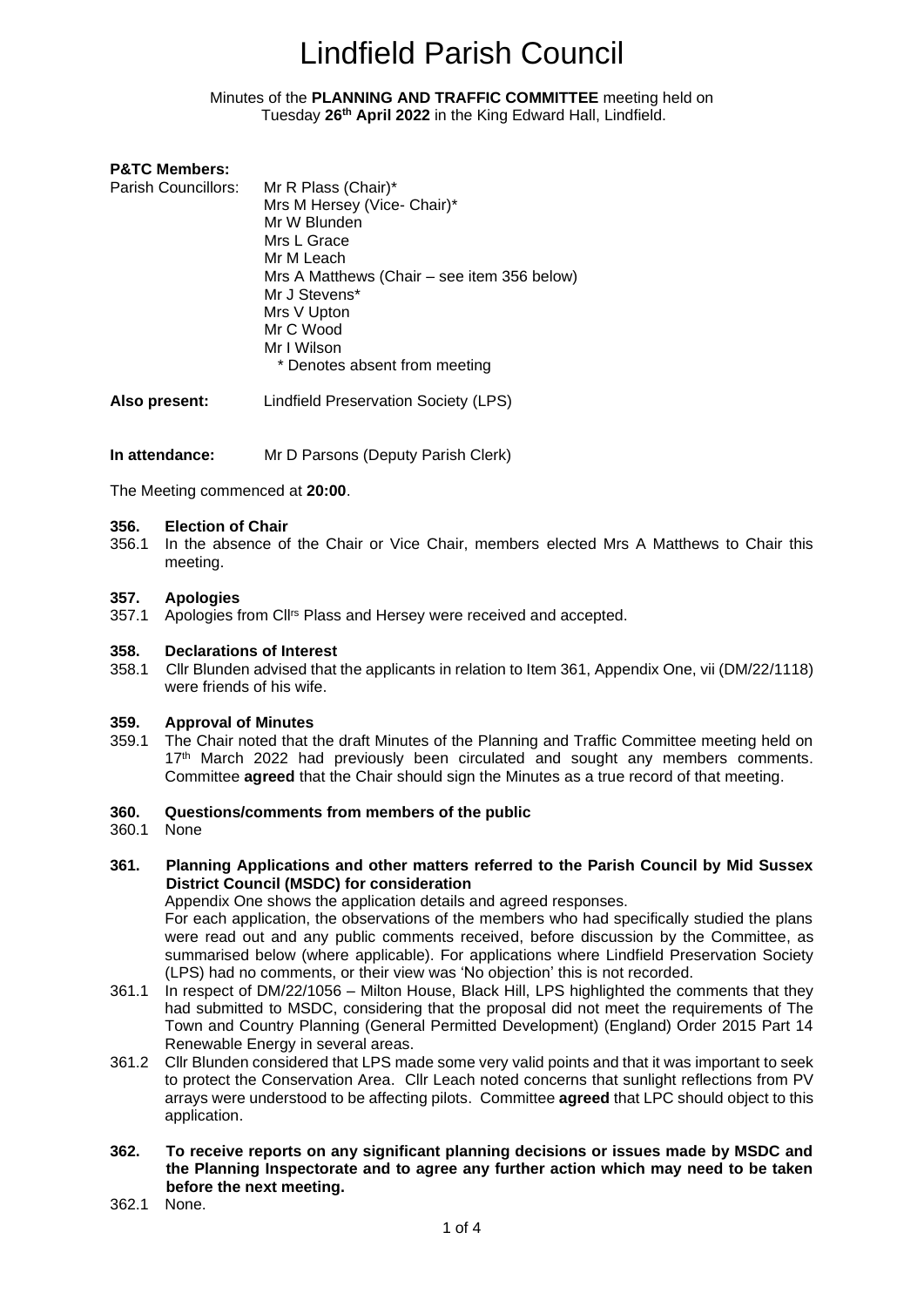### **363. Cycleways** – Update

363.1 Cllr Grace advised that LPC's proposal to continue to attend SHLAT's meetings as an observer was well received by the group and that LRPC have also adopted this approach. It is understood that feedback is awaited from Cllr Joy Dennis (WSCC Cabinet Member for Highways and Transport) to SHLATs proposals and that the group next meets in May.

## **364. TRO Update**

364.1 The Deputy Parish Clerk advised that the 'second' consultation is expected to be launched in May, with a view to addressing issues raised by WSCC. Cllr Blunden expressed concerns that Lindfield seemed to be being held to a far higher standard to achieve this TRO than members had witnessed when previously attending County Local Committee meetings considering TRO applications in other locations. Members echoed these concerns and Committee **noted** the proposed way forward.

### **365. Update re Black Hill Parking**

365.1 Cllr Mathews updated members on the meeting she attended at Lindfield Primary Academy (LPA), as detailed in the meeting note previously circulated. In the light of LPA's views and having weighed up the possible solutions described in the meeting note, Committee **agreed** that the council should support LPA in an application to WSCC Highways, for double yellow lines on both sides of Black Hill with a view to ending the current parking activity and thereby improving safety for school children, pedestrians, and other road users.

## **366. Matters Arising**.

366.1 None

The meeting closed at 20:34.

The **next P&TC Meeting is scheduled for Tuesday 17th May 2021** at 8pm in the King Edward Hall.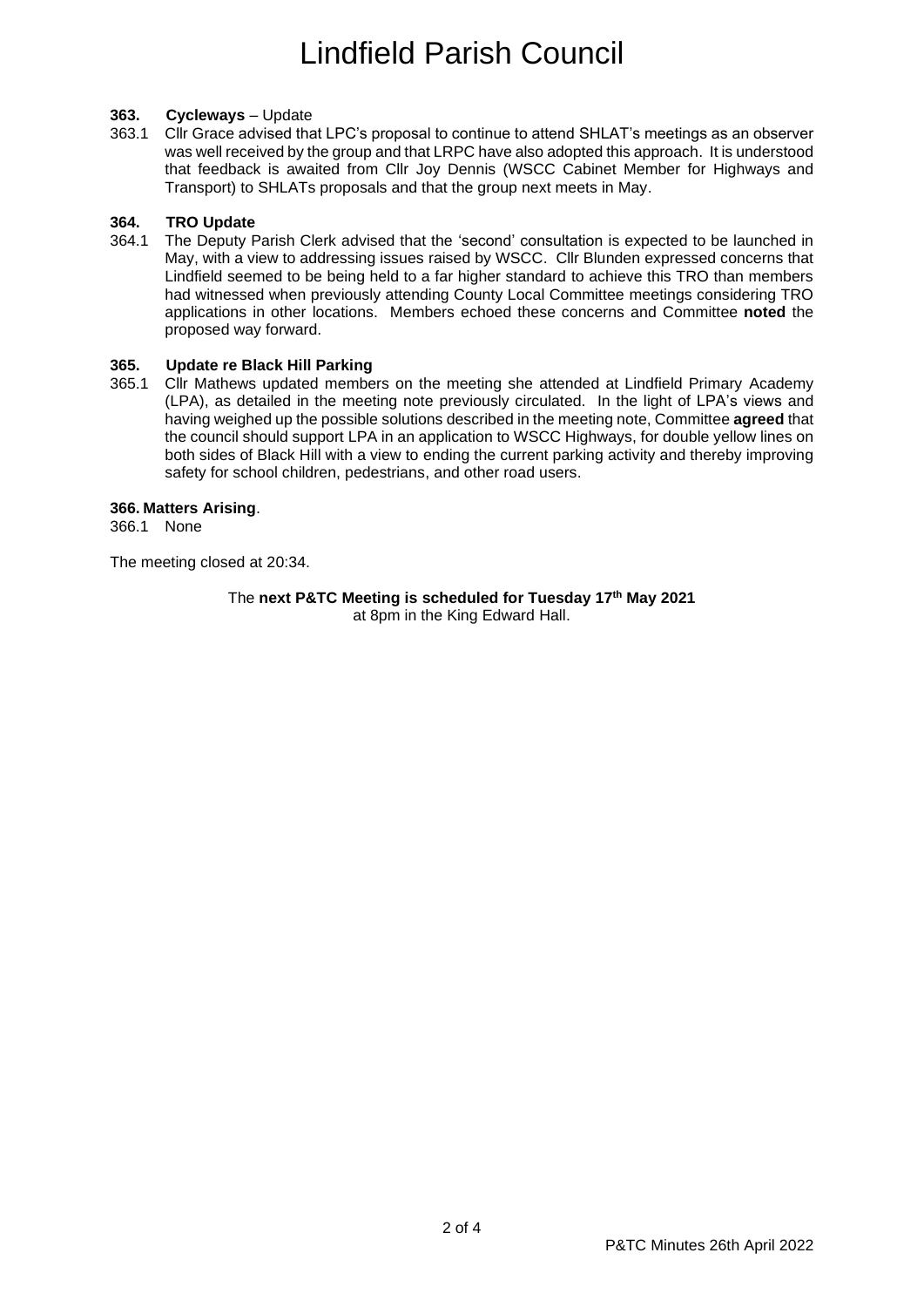# **Appendix One – Responses to Planning Applications received from Mid Sussex District Council**

| <b>Item</b>                                                                                                                                                                                                                                                                                                                                                                                                                                                                                                                                                                                                                                                                                                                                                 | <b>MSDC</b><br><b>Application</b><br>Year | <b>MSDC</b><br><b>Reference</b> | <b>PROPERTY</b><br><b>NAME/NUMBER</b> | <b>STREET</b>        | <b>PROPOSAL</b>                                                                                             |
|-------------------------------------------------------------------------------------------------------------------------------------------------------------------------------------------------------------------------------------------------------------------------------------------------------------------------------------------------------------------------------------------------------------------------------------------------------------------------------------------------------------------------------------------------------------------------------------------------------------------------------------------------------------------------------------------------------------------------------------------------------------|-------------------------------------------|---------------------------------|---------------------------------------|----------------------|-------------------------------------------------------------------------------------------------------------|
| Responses for items i and iii-vi have been agreed under the Temporary Delegated Authority approved by P&TC 5/10/21<br>and submitted to MSDC prior to this meeting to meet consultation expiry dates.                                                                                                                                                                                                                                                                                                                                                                                                                                                                                                                                                        |                                           |                                 |                                       |                      |                                                                                                             |
|                                                                                                                                                                                                                                                                                                                                                                                                                                                                                                                                                                                                                                                                                                                                                             | 2022                                      | 0922                            | 17                                    | <b>Brook Lane</b>    | First floor front and rear extensions                                                                       |
| RESPONSE: The proposal is for a substantial first floor extension but it appears that the site is able to accommodate this. Accordingly, Lindfield Parish Council<br>has no objections subject to matching materials being used. This response has been submitted to MSDC under the Temporary Delegated Authority.                                                                                                                                                                                                                                                                                                                                                                                                                                          |                                           |                                 |                                       |                      |                                                                                                             |
| ii.                                                                                                                                                                                                                                                                                                                                                                                                                                                                                                                                                                                                                                                                                                                                                         | 2022                                      | 1056                            | <b>Milton House</b>                   | <b>Black Hill</b>    | Proposed PV Panels to be positioned on the approved eastern slope of the new<br>extension.                  |
| RESPONSE: Lindfield Parish Council objects to the proposed 20m2 PV array within the conservation area which, given its location, will be clearly visible from Little<br>Black Hill and adjoining properties, negatively impacting on the amenity of the local area. This would therefore be contrary to The Town and Country Planning<br>(General Permitted Development) (England) Order 2015 Part 14 Renewable Energy. Specifically, A.2 (a) which requires that solar PV or solar thermal equipment<br>is, so far as practicable, sited so as to minimise its effect on the external appearance of the building; and (b) solar PV or solar thermal equipment is, so far as<br>practicable, sited so as to minimise its effect on the amenity of the area. |                                           |                                 |                                       |                      |                                                                                                             |
| iii                                                                                                                                                                                                                                                                                                                                                                                                                                                                                                                                                                                                                                                                                                                                                         | 2022                                      | 1059                            | Boarsland / 72                        | <b>High Street</b>   | Retrospective painting of front door (change of colour to yellow) and change of<br>door sign                |
| RESPONSE: Lindfield Parish Council has no objections to this application. This response has been submitted to MSDC under the Temporary Delegated Authority.                                                                                                                                                                                                                                                                                                                                                                                                                                                                                                                                                                                                 |                                           |                                 |                                       |                      |                                                                                                             |
| iv                                                                                                                                                                                                                                                                                                                                                                                                                                                                                                                                                                                                                                                                                                                                                          | 2022                                      | 1061                            | Boarsland / 72                        | <b>High Street</b>   | Retrospective painting of front door (change of colour to yellow) and change of<br>door sign                |
| RESPONSE: Lindfield Parish Council has no objections to this application. This response has been submitted to MSDC under the Temporary Delegated Authority.                                                                                                                                                                                                                                                                                                                                                                                                                                                                                                                                                                                                 |                                           |                                 |                                       |                      |                                                                                                             |
| $\mathbf{V}$                                                                                                                                                                                                                                                                                                                                                                                                                                                                                                                                                                                                                                                                                                                                                | 2022                                      | 0792                            | 42A                                   | Appledore<br>Gardens | Front garden resurfacing                                                                                    |
| RESPONSE: Lindfield Parish Council has no objections to this application. This response has been submitted to MSDC under the Temporary Delegated Authority.                                                                                                                                                                                                                                                                                                                                                                                                                                                                                                                                                                                                 |                                           |                                 |                                       |                      |                                                                                                             |
| vi                                                                                                                                                                                                                                                                                                                                                                                                                                                                                                                                                                                                                                                                                                                                                          | 2022                                      | 1087                            | 40A                                   | Appledore<br>Gardens | introduction of a new driveway in place of the front garden to the<br>property using permeable block paving |
| RESPONSE: Lindfield Parish Council has no objections to this application. This response has been submitted to MSDC under the Temporary Delegated Authority.                                                                                                                                                                                                                                                                                                                                                                                                                                                                                                                                                                                                 |                                           |                                 |                                       |                      |                                                                                                             |